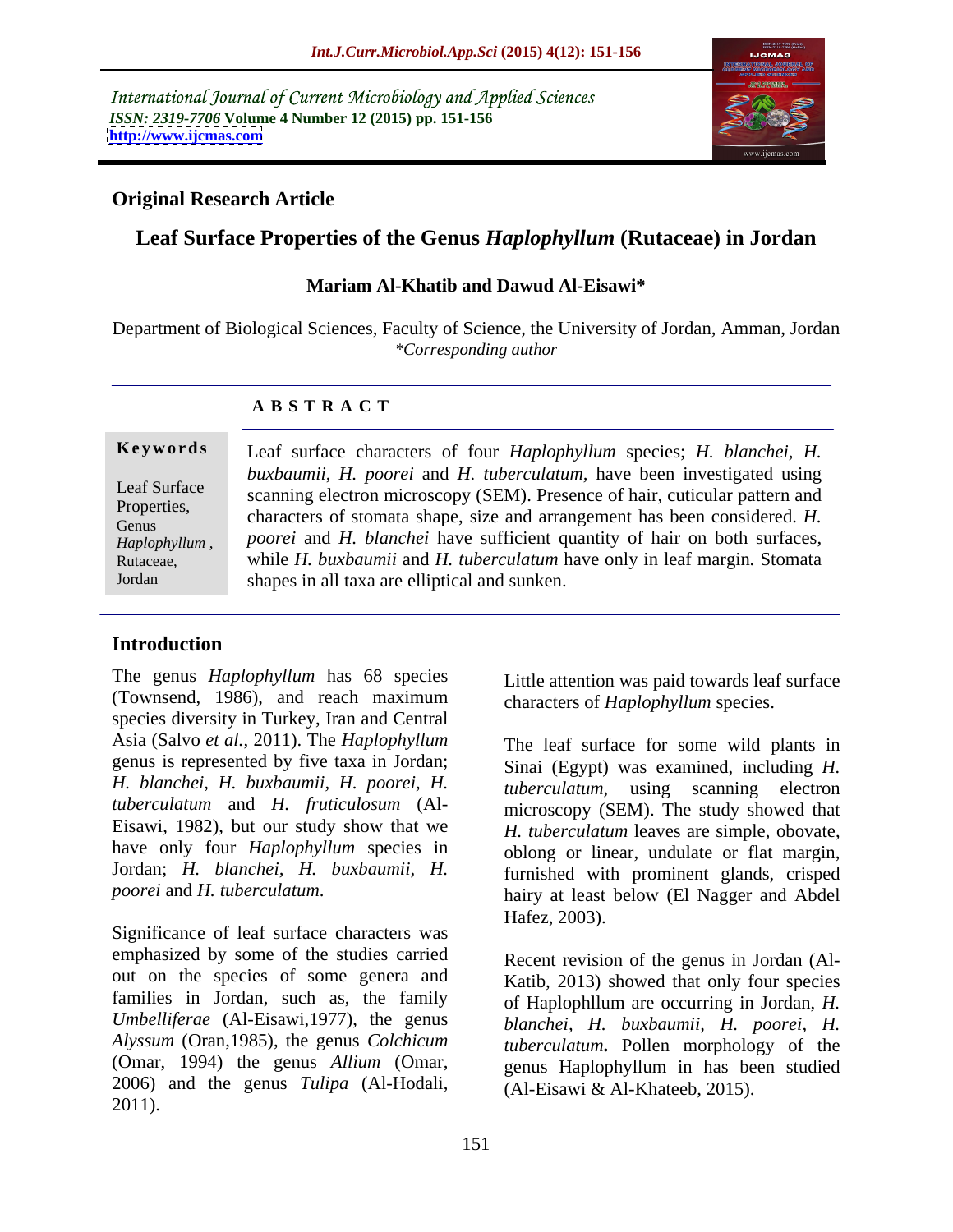Leaf samples were obtained from University stomata per 100 µm square area. Stomata are of Jordan Herbarium or collected from the sunken, elliptic in shape. On both sides, the field. The leaves were prepared for scanning stomata size is nearly the same. Trichomes microscopy (SEM) by the standard methods<br>described by Erdtman (1952). Fresh leaf described by Erdtman (1952). Fresh leaf unbranshed hairs, found on the leaf margin samples collected from the fields were only. On both sides high amount cuticle pressed until drying. Leaf samples were fixed on a clean stub using double sided sticky carbon band, and the stubs were then **H.** poorei C.C. Townsend coated by Platinum by Emitech K550X sputter-coater, and observations were made Fig. 5, 6 Upper and lower leaf surface have using SEM (Inspect F50) at different<br>magnifications at the electron microscopy magnifications at the electron microscopy lower epidermis and thick flake- like waxy laboratory unit, Hamdi Mango Center, The pattern at upper epidermis. Few stomata, University of Jordan. The contract of the section of Jordan scattered of the section of the section of the section of the section of the section of the section of the section of the section of the section of the section of

Fig. 1, 2 Upper and lower leaf surface have stomata size is nearly the same. Trichomes a rough texture; thick flake- like waxy are simple, short, cylindrical tapering at tips, pattern. Stomata occurs at both side, unbranched hairs. Both sides have lots of arranged in scattered way, stomata number in upper and lower epidermis is nearly the same; in lower and upper epidermis stomata average is 7 stomata per 100  $\mu$ m square *H. tuberculatum* (Forssk.) Ad. Juss area. Stomata are sunken, elliptic shape. On both sides, the stomata size is nearly the Fig. 7, 8 Upper and lower leaf surface have same. Trichomes are simple, long, narrow, rough texture; thick flake- like waxy pattern, cylindrical unbranshed hairs. Hairs number stomata occurs at both side, arranged in in upper epidermis is less than that in lower scattered way, stomata number in upper epidermis. On both sides high amount of epidermis is less than that in lower wax depositions and long hairs were epidermis, in upper epidermis stomata

Fig. 3, 4 Upper and lower leaf surface have<br>a smooth-rough texture; rough to smooth side, arranged in scattered way, stomata number in upper is more than that in lower epidermis; in upper epidermis stomata

**Materials and Methods** average is 7 stomata per 100 m square area and in lower epidermis stomata average is 4 are simple, cylindrical tapering at tips, were detected.

## *H. poorei* **C.C. Townsend**

**Results and Discussion** epidermis is nearly the same, in lower and *H. blanchei* Boiss stomata per 100 µm square area. Stomata are rough texture; rough cuticular pattern at way, stomata number in upper and lower upper epidermis stomata average is 3 sunken, elliptic in shape. On both sides, the short hairs, lower epidermis has hairs more than the upper epidermis.

## *H. tuberculatum* **(Forssk.) Ad. Juss**

detected. The subset of a verage is 4 stomata per 100 µm square area *H. buxbaumii* **(Poir.) G. Don. Fil** stomata per 100 μm square area. Stomata are a smooth–rough texture; rough to smooth are simple, unbranched hairs, found on the cuticular pattern. Stomata occurs at both leaf margin only. On both sides high amount and in lower epidermis stomata average is 5 sunken, elliptic in shape. On both sides, the stomata size is nearly the same. Trichomes of wax depositions were detected.

The study of the leaf surface of the four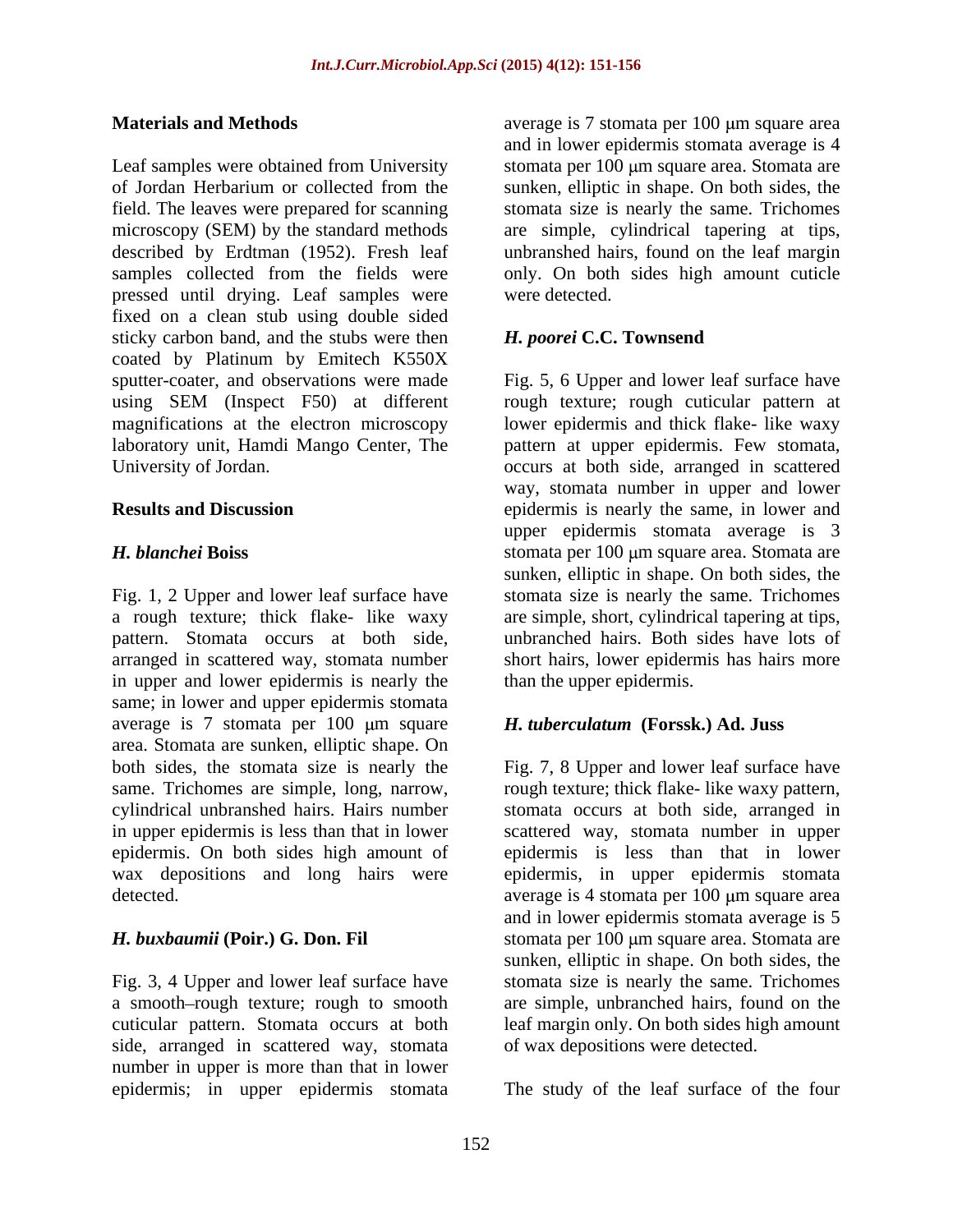species of *Haplophyllum* in Jordan has H. tuberculatum and H. buxbaumii stomata, proved to give a valuable bisystematic which commensurate with the habitat of *H. poorei* was the least in comparison with *tuberculatum.* Stomata shapes in all taxa are species of the genus *Haplophyllum* elliptical and sunken. However, *H. poorei* species of *Haplophyllum* in Jordan has *H. tuberculatum* and *H. buxbaumii* stomata, proved to give a valuable bisystematic which commensurate with the habitat of evidence in distinguishing between the each species. Moreo

evidence in distinguishing between the each species. Moreover, *H. blanchei* and *H.*  species; *H. poorei* and *H. blanchei* have *tuberculatum* have flake-like wax deposition sufficient quantity of hair on both surfaces, on both surfaces, while*H. poorei* have while *H. buxbaumii* and *H. tuberculatum* flake-like wax deposition only in the upper have only in leaf margin. Stomata number in surface, on the other hand *H. buxbaumii* has *H. buxbaumii, H. blanchei* and *H.*  was to provide new information about the only cuticular pattern. The aim of this study species of the genus *Haplophyllum* (*Rutaceae*) in Jordan.

**Figure.1** Scanning Electron Micrographs of Lower Epidermis of *H. Blanchei* Leaf Surface



A. Trichomes (300 x). B. Scattered stomata (600 x). C. Sunken stoma (10000 x)

**Figure.2** Scanning Electron Micrographs of Upper Epidermis of *H. Blanchei* Leaf Surface



A. Trichomes (300 x). B. Scattered stomata (1200 x). C. Sunken stoma (10000 x)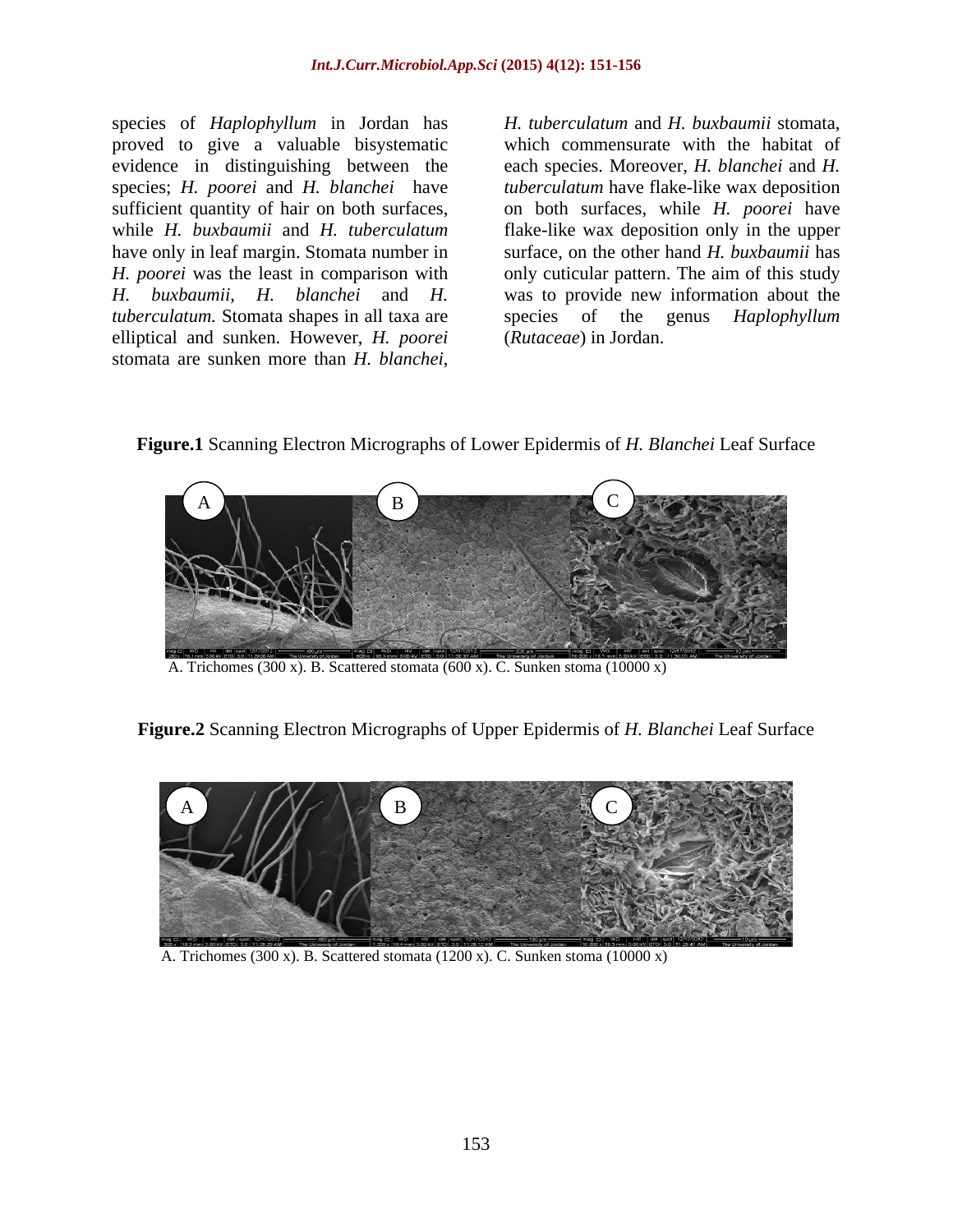**Figure.3** Scanning Electron Micrographs of Lower Epidermis of *H. Buxbaumii* Leaf Surface



A. Trichomes (300 x). B. Scattered stomata (1200 x). C. Sunken stoma (10000 x)





A. Scattered stomata (600 x). B. A gland (1200 x). C. Sunken stoma (10000 x)



**Figure.5** Scanning Electron Micrographs of Lower Epidermis of *H. Poorei* Leaf Surface

A. Trichomes (300 x). B. Scattered stomata (1200 x). C. Sunken stoma (10000 x)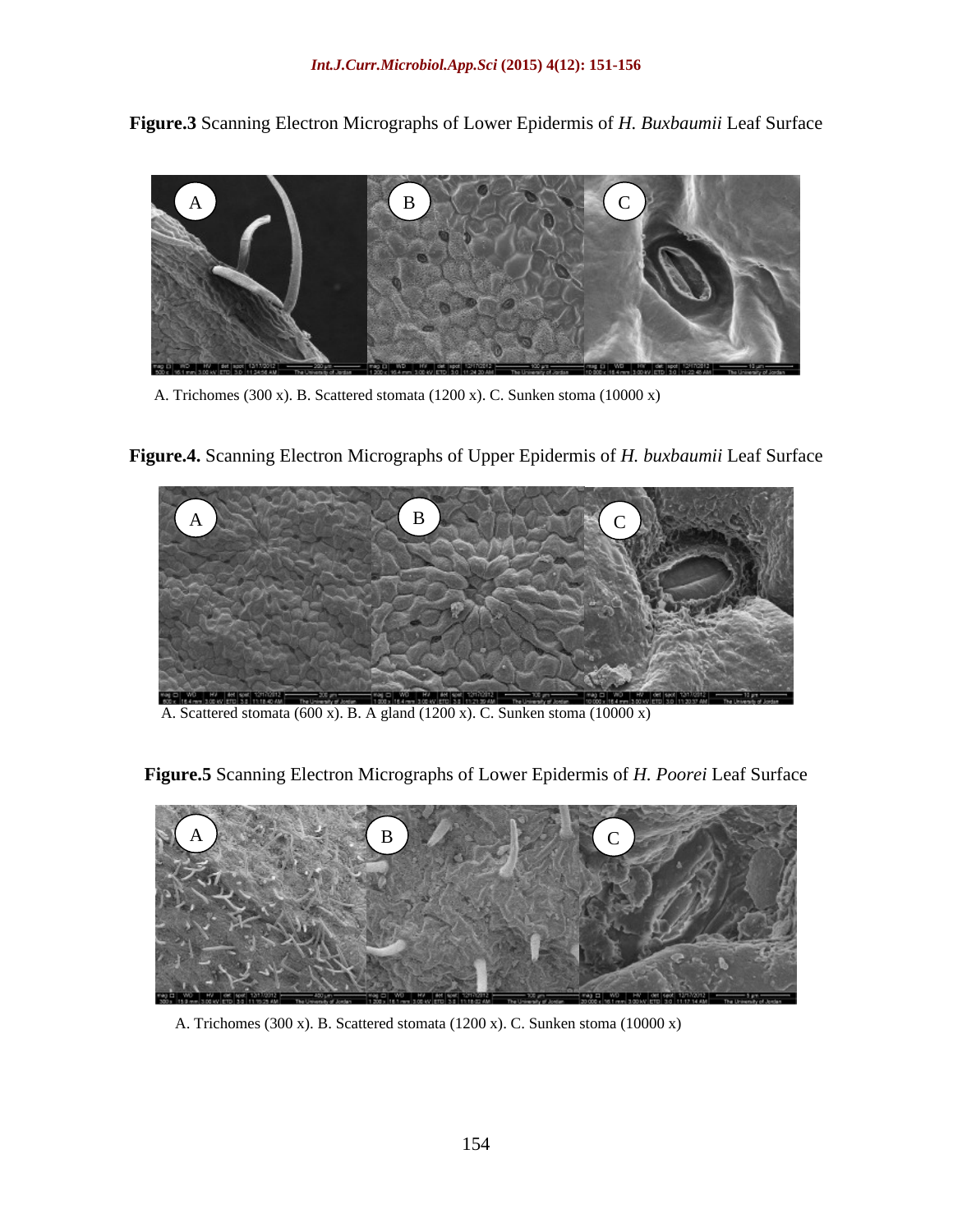**Figure.6** Scanning Eectron Micrographs of Upper Epidermis of *H. Poorei* Leaf

A. Trichomes (300 x). B. Sunken stoma (10000 x). C. Sunken stoma (20000 x)

**Figure.7** Scanning Electron Micrographs of Lower Epidermis of *H. Tuberculatum* Leaf surface



A. Trichomes (600 x). B. Scattered stomata (400 x). C. Sunken stoma (10000 x)

**Figure.8** Scanning Electron Micrographs of Upper Epidermis of *H. Tuberculatum* Leaf Surface



A. Trichomes (600 x). B. Scattered stomata (400 x). C. Sunken stoma (10000 x)

Al-Eisawi, D. M. And Al-Khateeb, M. S. (2015). Palynological properties of the genus *Haplophyllum* (Rutaceae) in Al-Eisawi, D. M. H. (1982). List of Jordan Sci., 4(9): 281-287.<br>
Al-Eisawi, D. M. H. (1977). Revision of the<br>
(2015). Palynological properties of the Family Umbelliferea in Jordan. Ph. D.<br>
(2015). Palynological properties of the Thesis, University of Reading.<br>
Jord

**Reference** Sci., 4(9): 281-287.

- Al-Eisawi, D. M. H. (1977). Revision of the Family *Umbelliferea* in Jordan. Ph. D. Thesis, University of Reading.
-